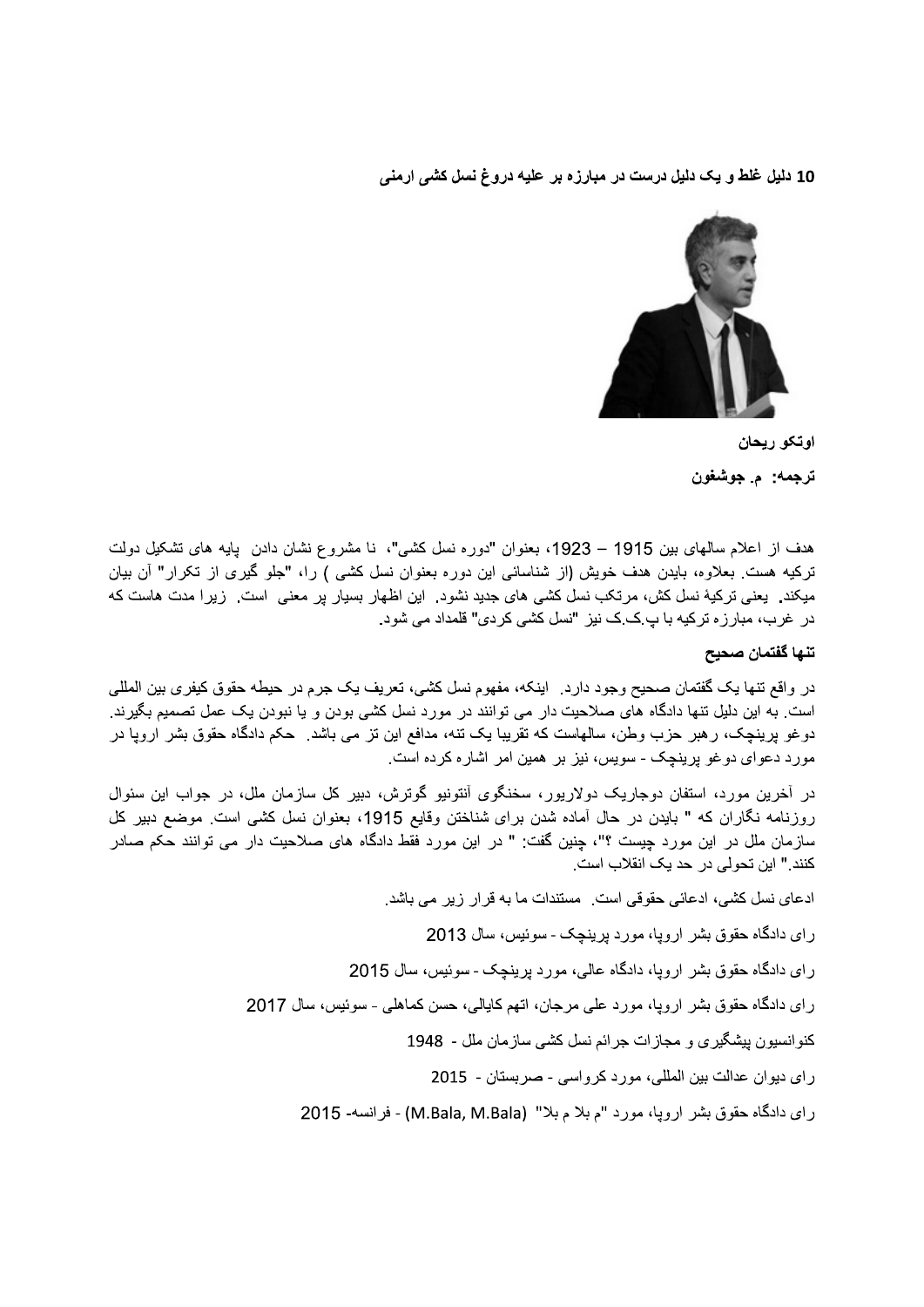راى شوراى قانون اساسى فرانسه، مورد "ر و وينسنت" (R.V.Vincent) -2016

بدين تر تيب، با اجتهادي كه با حكم مورد برينچك - سوئيس و احكام متعاقب آن بوجود آمد، بحث "نسل كشي" خاتمه يافته است

### به طور خلاصه:

وقايع 1915 و نسل كشي يهودي دو مقوله متفاوت هستند.

در مورد وقایع 1915 رای دادگاه وجود ندارد. نبود رای دادگاه صلاحیتدار ، بمعنی نبود نسل کشی هست.

وقايع ما قبل 1948 نميتوانند نسل كشي تلقي شوند<sub>.</sub> زيرا چنين جرمي هنوز تعرف نشده بود<sub>.</sub> در نبود قانون مربوطه، امکان وقوع جرم و مجازات أن ، ممکن نيست.

بنا بر این، دفتر مبحث نسل کشی (ار منی) که خود یک مقوله حقوقی است، با رای سال 2015 دادگاه عالی حقوق بشر اروپا برای همیشه بسته شده است. می نوان در مورد تمامی ابعاد وقایع 1915 بحث نمود. از نظر ما "جنگ میهنی" هست. از نظر برخی می تواند "دردناک" باشد. این بحثی است در حیطه آزادی بیان. ولی آن را نمی توان "نسل کشی" تلقے کر د.

با وجود ابنکه ترکیه این مسئله را در بعد واقعی آن، یعنی بعد حقوقی، بطور ریشه ائی حل کرده است، ولی عادت های قدیمی هنوز ترک نشده اند. ً مبارزه با ً دروغ نسل کشی، مناسفانه نه از موضع پیروزی های اخیر کسب شده، بلکه از مواضع ندافعی قدیمی پیش برده می شوند. بخصوص دیپلمات های بازنشسته، نظامیان و برخی أکادمسین ها این اشتباه را ادامه مي دهند \_ حکومت و مخالفين هم قادر به ديدن وضع بوجود أمده بعد از 2015 نيستند \_ باور کردنـي نيست \_ أنـها به حفظیات خود چسبیده و منجمد شده اند.

اين حفظيات غلط را تحت چند عنوان طبقه بندى كرديم.

#### 1 - " به مورخين واگذار كنيم "

در صدر اشتباه های رایج قرار دارد. این گفتمان، موضوعی را که از نظر حقوقی حل شده است، کش داده و حل مسئله را غیر ممکن می کند. آنها می گویند: " همه، آرشیو هایشان را برای تحقیق مورخین مستقل باز کنند." این در حالی است که آرشیو ها مدت ها است که باز شده اند. در ضمن ابن مورخین مستقل کیستند؟ آیا قرار است مورخین بررسی کرده و حکم "نسل كشي" بدهند؟ تكرار مي كنيم . نسل كشي تعريف يک جرم است. مثل جنايت. أيا مورخين، رئيس دادگاه عالمي جزایی اند ؟ نه خیر . قضاوت در مورد ادعای نسل کشی، موضوع کار مورخین نبوده، بلکه، کار دادگاه ها می باشد. در نبود رای دادگاه، نسل کشی وجود ندارد. تشکیل دادگاه جدید نیز ممکن نیست.

## 2 - " كار لابي ارمني هست"

أگاهانه و یا نا أگاهانه، خاص ترین نوع طرفداری از آمریکاست. یعنی اگر لابی ارمنی نباشد، آمریکا با ما دشمنی نخواهد کرد. این آمریکا نیست که به پ ک ک اسلحه می دهد، بلکه کار لابی پ ک ک هست. اشغال عراق هم کار لابی اسلحه است <sub>.</sub> کشتی های جنگی آمریکا هم توسط لابی بونان در دریای اژه مستقر شده اند . ترتیب دهندگان کودتای 15 جولای نیز لابی فتح الله میباشد. اینکه همه اینها با سیاست های داخلی آمریکا مرتبط بوده! و برای کسب آرای ارمنی های کالیفرنیا هست. افسوس، اگر ما هم یک لابی قدرتمند داشتیم، وضع فرق می کرد. راه أسان پنهان کردن ماهیت امپریالیستی آمریکا و انداختن گناه به گردن ارمنی ها. بدین ترتیب خشم مردم ترکیه بجای امپریالیزم آمریکا، متوجه ارمنی ها خواهد شد.

نه خیر . اظهار ات بایدن کار لابی ارمنی نیست . بخشی از تهاجم آمریکا در قبال ترکیه است، نوعی شیپور حمله است.

3 - " نسل كش هاى واقعى ارمنى ها هستند."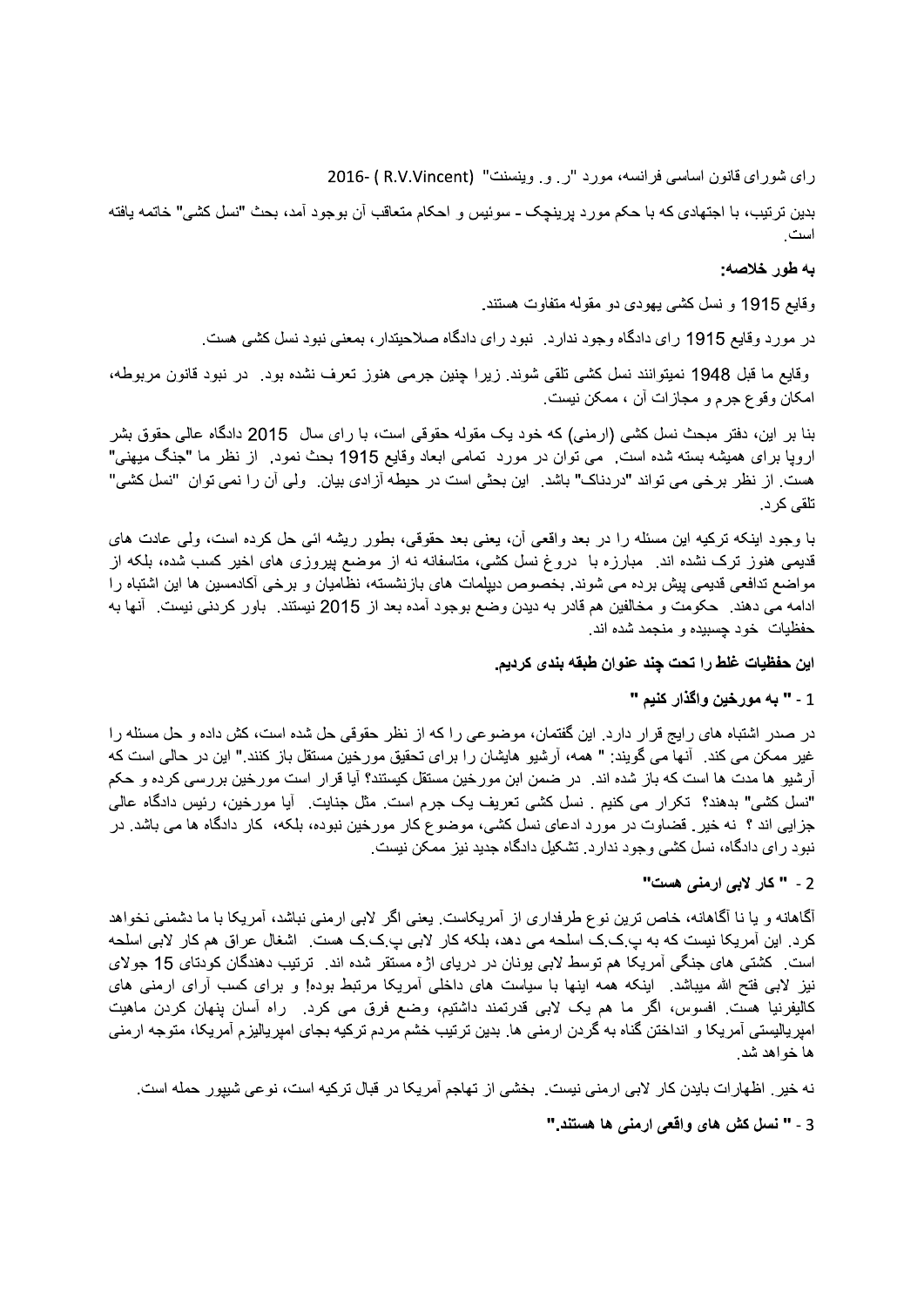اشتباه رایجی که عموما با نیت خوب انجام شده و ظاهرا به نفع ما دیده می شود. گفته می شود که ارمنی ها قبل از 1915 مرتکب نسل کشی بر علیه ترک ها شده اند<sub>.</sub> این تز باعث تضعیف موضع ما می شود<sub>.</sub> زیرا حکم دادگاه صالحی مبنی بر "نسل کشی" بودن قتل عام هائی که ارمنی ها برعلیه ترک ها مرتکب شده اند، وجود ندارد. در موضوع " نسل كشي" تبعيت از حقوق بين الملل به نفع ماست. ادعا هاي هيجاني ممكن است احساسات ملي گرايانه را ارضا كند، اما به ما لطمه می زند. تفسیر تاریخی صحیح در رابطه با وقایع قبل و بعد از 1915، کشتار متقابل هست، نه نسل کشی.

### 4 - "آمريكا و غرب به تاريخ خودشان نگاه كنند."

ماهیت قتل عام گرایانه أمریکا و کشور های غربی بر کسی پوشیده نیست. از نابود کردن سرخ پوست ها بگیرید تا جنایاتی که در عراق مرتکب شدند. ولی اشکالاتی که در بالا بیان شدند، اینجا هم معتبر هستند. اطلاق نسل کشی به این جنایات، باعث شکار شدن هنگام شکار رفتن است.

### 5 - " وزارت امور خارجه تركيه عاجز هست. لابي قوى نداريم."

یکی از عناوین مورد علاقه مخالفین است. طبق این نظریه، سیاستهای ترکیه در گذشته در آمریکا موثر بوده و مانع نسل کشی گفتن روسای جمهور أمریکا می شد. "اکنون، وزارت امور خارجه أنقدر بد عمل می کند که در أمریکا تنها مانده ایم و این بلا ها به سرمان می أید " حقیقت اما این است که ترکیه، از سال 2013، بصورت سیستماتیک از أمریکا دور می شود. آمريكا سعى كرده است كه با اقداماتي چون عمليات 17 – 25 دسامبر (سال 2013)، 15 جولاي (سال 2016).و مسلح کردن پ ک ک، به این روند پاسخ دهد ِ در جواب، ترکیه نیز به چین، روسیه و ایران نزدیک شده است ِ حالا بایدن به خیال خود می خواهد، ترکیه را که به دنبال اعمال سیاستی مستقل است، مجازات کند. مطمئننا ترکیه اگر ، از اس-400 ها صرف نظر کند، عوامل سازمان فتح الله گولن را از زندان آزاد کرده و دوباره با پ ِک ِک أُشتـی کند، و ترکیه مثل گذشته پادگان أمریکا گردد، بایدن هم "نسل کشی" نخواهد گفت. باید تصمیم بگیریم. مستقل خواهیم شد یا و ابسته؟

اینکه مخالفین در هر حالت، ترکیه را مقصر می دانند و نه أمریکا را، بهیچ وجه نمی تواند تصادفی باشد.

#### 6 - "برازنده دوستی نیست"

گفتمانی است باور نکردنی. لازم به بررسی تمامی دوران 76 ساله آمریکا پرستی مان نیست. بررسی وقایع ده سال اخیر به وضوح نشان می دهد که اتحادی در میان نیست. هر کشور دیگری اگر نصف اعمال آمریکا را مرتکب می شد، مدت ها پیش بعنوان دشمن معرفی شده بود گفتمان "برازنده دوستی نیست"، از رسوبات بندگی أمریکاست.

## 7 - "مقصر جمهوريت (جمهورى تركيه) نيست بلكه، عثمانى و جمعيت اتحاد و ترقى است."

گفتمانی مفید بر ای فریب برخی از کمالیست های ساده لوح ـ صاحبان این گفتمان چیزی نمانده که از بایدن تشکر هم بکنند به نظر أنان، بایدن با گفتن قسطنطنیه به جای استانبول، مسئولیت نسل کشبی را متوجه دوران عثمانی و جمعیت اتحاد و ترقی که تصمیم انتقال اجباری (تهجیر) را گرفت، کرده و بدین ترتیب جمهوریت را مقصر ندانسته است. در حالیکه ایدئولوگ های ادعای نسل کشی آگاهانه تاریخ نسل کشی را بین سالهای 1915 – 1923 نشان می دهند. یعنی، دوران مبارزه ملي ما در واقع تاريخ نسل كشي است. از نظر خودشان منطقي نيز هست. اگر در سال 1915 تهجير انجام نشده بود، حتی برگزاری کنگره های ارضروم و سیواس نیز ممکن نمی شد . اینکه در جنگ استقلال توانستیم تمامی توجه و قوای خود را متوجه جبهه غرب بکنیم، نتیجه تصمیم 1915 حکومت جمعیت اتحاد و ترقی تحت رهبری طلعت پاشای قهر مان هست.

#### 8 - "آمريكا مداخله نكند . ما خودمان با دردهای مشتركمان روبرو می شويم "

گفتمان خجولانه برخی جریانات تجزیه طلب و لیبرال است. چون دخالت آمریکا سبب اتحاد ملت می شود، آنها این راه را پیشنهاد می کنند. زیرا نمی توانند بگویند "نسل کشی" است، میگویند "اسمش هر چه که می خواهد باشد". هدفشان در هر